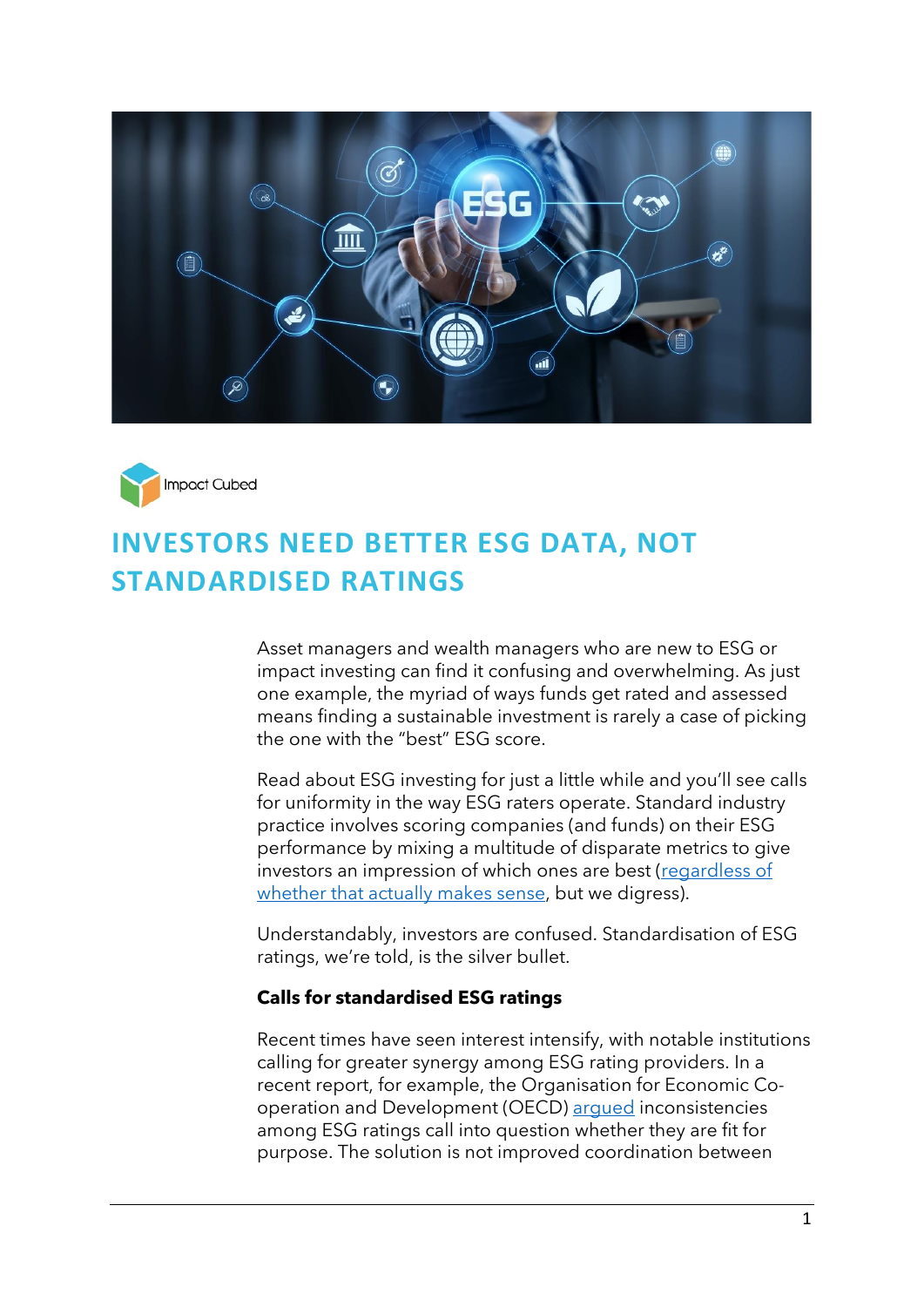rating providers. The market meltdown in 2008 is a stark reminder what happens when rating agencies are in lock step.

Some markets have moved beyond calls for standardisation. India's Securities and Exchange Board [recently published](https://qz.com/india/2126190/indias-market-regulator-is-looking-to-standardise-green-rating-agencies/)  [consultation paper](https://qz.com/india/2126190/indias-market-regulator-is-looking-to-standardise-green-rating-agencies/) suggests how it will regulate ESG raters. In what's widely viewed as a precursor to regulating ESG raters, the European Securities and Markets Authority and European Commission have issued consultations on the use of ESG ratings by market participants.

## **ESG ratings are like equity analyst recommendations**

Where these calls for standardisation miss the mark is that ESG ratings by their very nature are subjective, as mainstream media is now [starting to expose.](https://www.bloomberg.com/graphics/2021-what-is-esg-investing-msci-ratings-focus-on-corporate-bottom-line/)

Funds and companies rank very differently depending which ESG rater is doing the judging, because each rater has its own proprietary methodology. ESG ratings are also an "averaged" score of how companies are performing. Bad governance can be offset by strong environmental performance. Poor corporate diversity metrics can be diluted by ambitious carbon-reduction targets.

Equity analyst stock ratings are a good analogy. There is no universal ranking system and each equity rater has a nuanced approach to making a "buy, hold, or sell" recommendation.

Let's take the 31 equity analyst recommendations for Tesla as an example. About half say "buy" and a quarter say "sell". Smart investors understand that analyst opinions are just one piece of information to inform their own research to determine a good investment.

| Buy | Sell | Hold |
|-----|------|------|
| 16  |      |      |

Equity analyst recommendations<sup>1</sup>

## **Investors will benefit with better ESG data, not uniform ratings**

What will help investors is better ESG data. ESG data differs to "ratings" in that it consists of factual information about a company

<sup>1</sup> Marketwatch summary, March 2022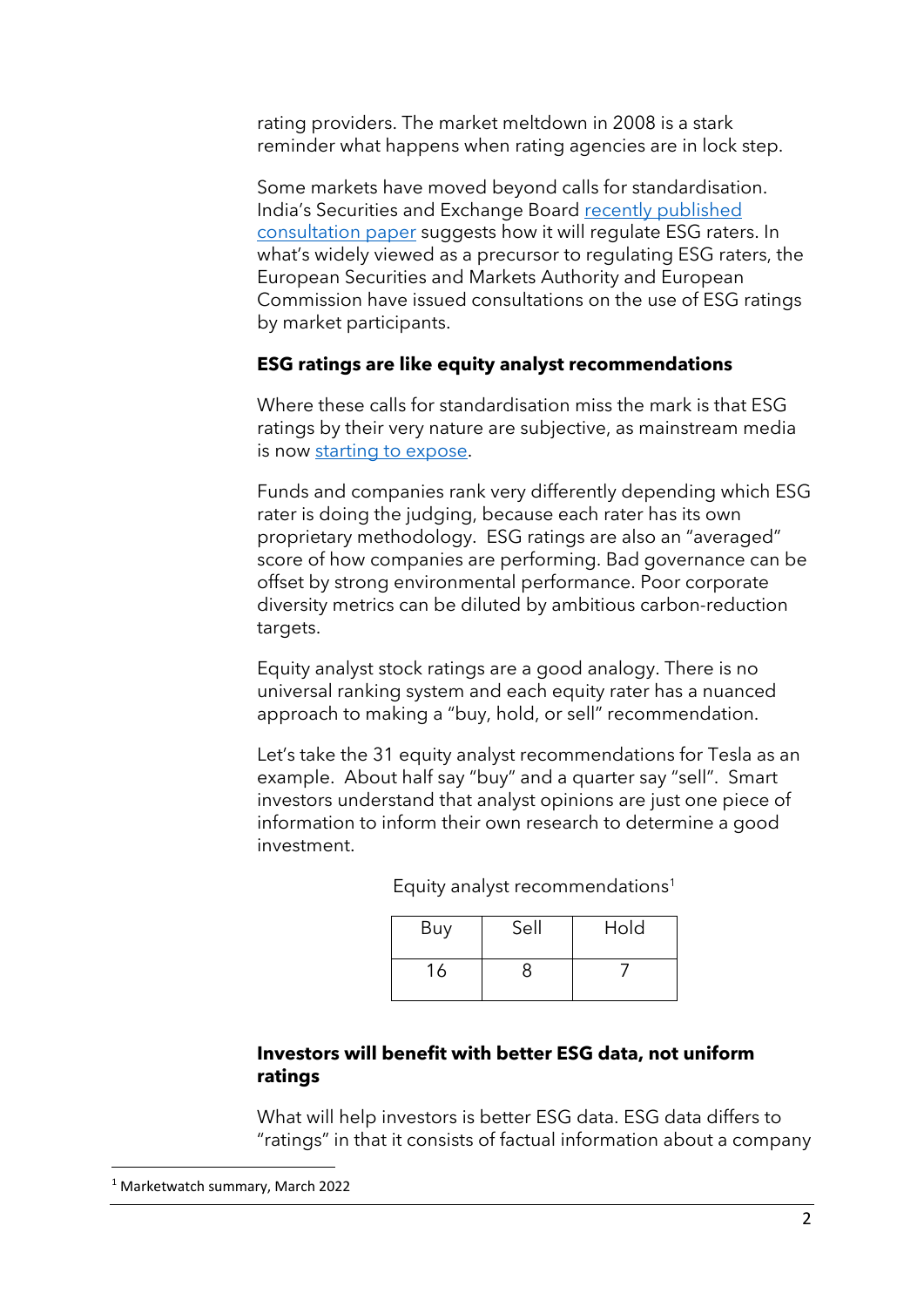or fund. It doesn't involve compressing and compounding of metrics in an attempt to determine a score or letter grade. It also doesn't involve a subjective analyst judgment on whether ESG performance is good or bad.

ESG data also focuses on actual corporate accomplishments. When companies are rated on ESG, they may be rewarded for adopting a net-zero carbon target 25 years into the future or adopting a management policy committing to better diversity. This, however, doesn't actually give an investor information about where a company is now or what it has achieved on environmental or human capital practices.

#### **Focus instead on standardised disclosure by companies**

The largest hurdle is obtaining quality ESG data from company public reports. In some cases, companies don't publish any ESG performance. In others, companies may be reporting data but in different ways, making it difficult for investors to compare firms or funds. Impact Cubed has invested heavily in digital tools to extract, standardize, normalize and quality assure this data - at a global scale - to make it adequate for investment decision making. Pushes for standardisation in reporting by companies on their ESG performance – which are also [in motion](http://app.curationcorp.com/story/7C98DF6F-671C-4EA4-A141-608A9BB51700) – are far more important than standardising ESG rating agencies.

#### **Uniform ≠ Objective or Factual**

Uniformity in ESG ratings may inadvertently create the illusion that the ratings are wholly objective and factual. ESG ratings should be viewed in a similar way to analyst equity research and stock ratings. Investors recognise their subjectivity and treat them as they would any other opinion – something that can inform, but not the silver bullet for making an investment allocation.

*Read more about our views on [ESG Ratings: Would you mix red](https://www.impact-cubed.com/publication?file=ESG_Would%20you%20mix%20red%20and%20white%20wine%20in%20a%20glass_Impact%20Cubed_11May%202021.pdf)  [and white wine in a glass? No. Why are we doing that with ESG?](https://www.impact-cubed.com/publication?file=ESG_Would%20you%20mix%20red%20and%20white%20wine%20in%20a%20glass_Impact%20Cubed_11May%202021.pdf)*

# **ABOUT IMPACT CUBED**

Impact Cubed provides ESG analytics and investment solutions for building more sustainable portfolios with greater impact. It combines an award-winning approach to integrating impact into risk and return with technology-enhanced portfolio design and management. The outcome is a seamless approach to customised sustainable investing.